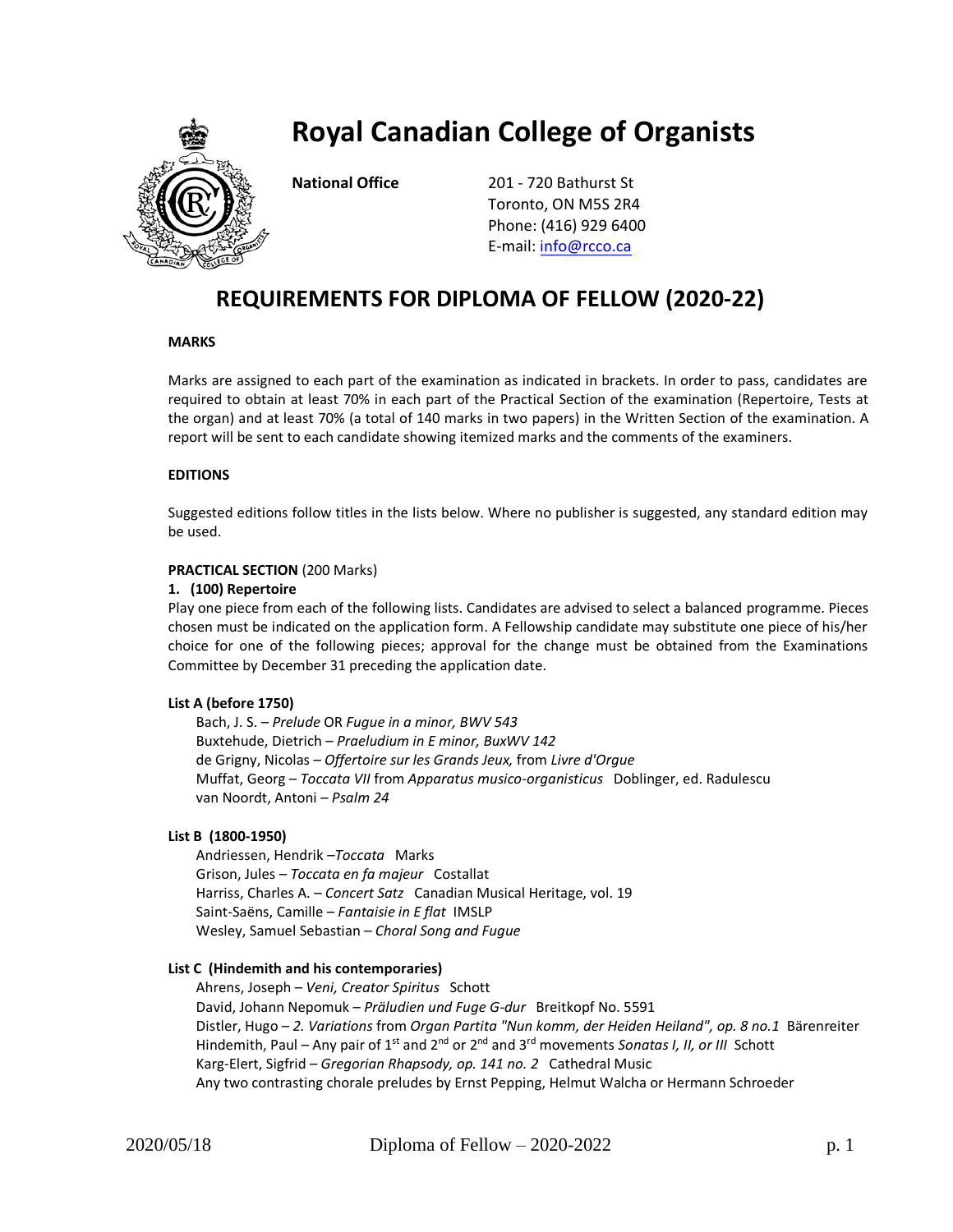# **PRACTICAL SECTION** (cont'd)

#### **2. (100) Tests at the Organ**

A preview time of 60 seconds for Sight Reading and Improvisation and 40 seconds for all other tests is permitted. For transposition tests, candidates may play the test once through in the original key prior to the 40 second preview time. Candidates are not permitted to write directly on the examination question sheet.

- a) **(20)** Play at sight a passage of organ music.
- b) **(20) [Note that this has changed from previous years.]** Select one of the following two open score types and play the given passage at sight. Crossing of parts should be expected. The pedals are not to be used.
	- i. A passage of four-part vocal music written in open score, using G treble clef, C alto and C tenor clefs, with the bass in the usual F clef; OR
	- ii. A passage of five-part vocal music written in open score, using three G clefs, a G clef with subscript 8<sup>ve</sup> for the tenor, with the bass in the usual F clef.
- c) **(20)** Realise a continuo part from a figured bass. The given melody should not be played. Use of the pedals is optional.
- d) **(20)** Transpose at sight a passage of organ music on two staves in the style of a hymn tune not more than a major third up or down. The pedals are to be used.
- e) **(20)** Improvise a short piece (approximately 2 minutes) in ONE of the three following forms, the choice to be made by the candidate:
	- ternary form (ABA) the opening theme will be provided; the middle section should introduce a contrasting theme in a related key;
	- variations on a given ground bass;
	- chorale prelude on a given melody.